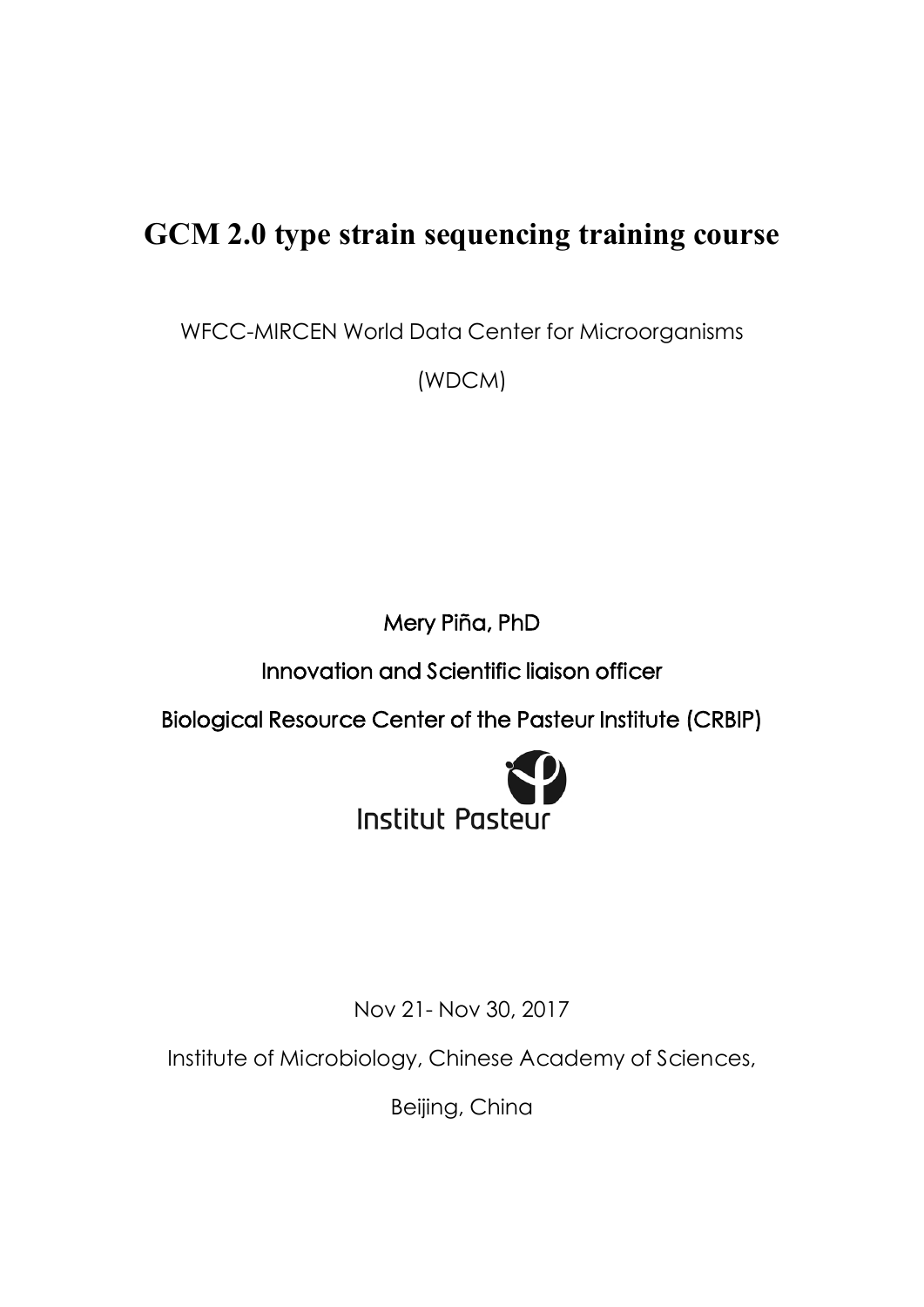### **Personal introduction**

**Mery Piña has a PhD in Microbiology from the University of Paris VI and a master degree in Alternative Models and Innovation from HEC Business School. Mery holds a permanent position as Innovation and Scientific liaison officer at the Biological Resource Center of the Pasteur [Institute](https://www.pasteur.fr/en), [CRBIP](https://www.pasteur.fr/en/public-health/crbip/crbip), where she promotes the valorization of the viral and bacterial collection of the Institute by fostering the interaction with the bioindustry and contributing to the management and branding of the CRBIP. She represents the CRBIP in the consolidation of an ERIC of the Microbial Research Infrastructure, [MIRRI](http://www.mirri.org/), and collaborates with national stakeholders for the implementation of the** *Nagoya Protocol* **in France exercising the role of secretary of the National Group of Experts in Culture Collections named by the French Ministry of Education.**

*Name of your culture collection:*

*Biological Resource Center of the Pasteur Institute, CRBIP*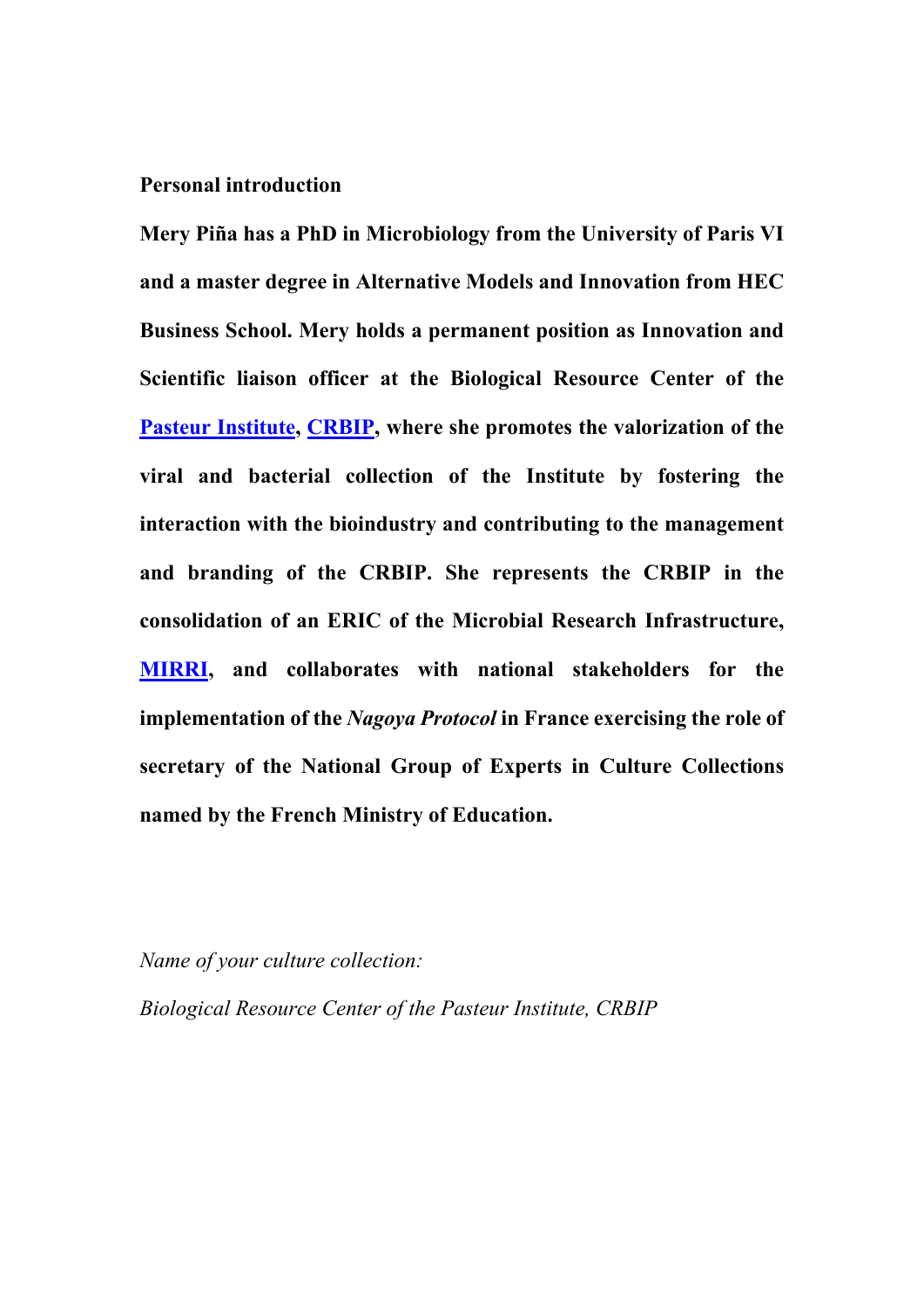## **ABSTRACT**

*The GCM 2.0 type strain sequencing training course was hosted by WFCC-MIRCEN World Data Centre for Microorganisms (WDCM) and organized by Word Federation for Culture Collection (WFCC), The Centre for Microbial Resource and Bio Data, Institute of Microbiology, Chinese Academy of Science (IMCAS) and supported by Bureau of International Co-operation Chinese Academy of Science. Fifteen researchers from several countries including Japan, Mongolia, Hungary, Portugal, Thailand, France, New Zealand, Spain, UK and Taiwan participated in this training course with the objective of presenting the standard procedures for participants of the GCM2.0 type strain genome-sequencing project, like sample preparation, data annotation and legal issues for the cooperation. I am grateful to the WDCM for the invitation and for such an interesting conference. I look forward for future collaboration in issues related to bacterial and viral genome analysis, besides the Nagoya Protocol implementation.*

**Key words:****bacteria, eukaryotic viruses, genome analysis, international collaboration, Nagoya Protocol-related issues.**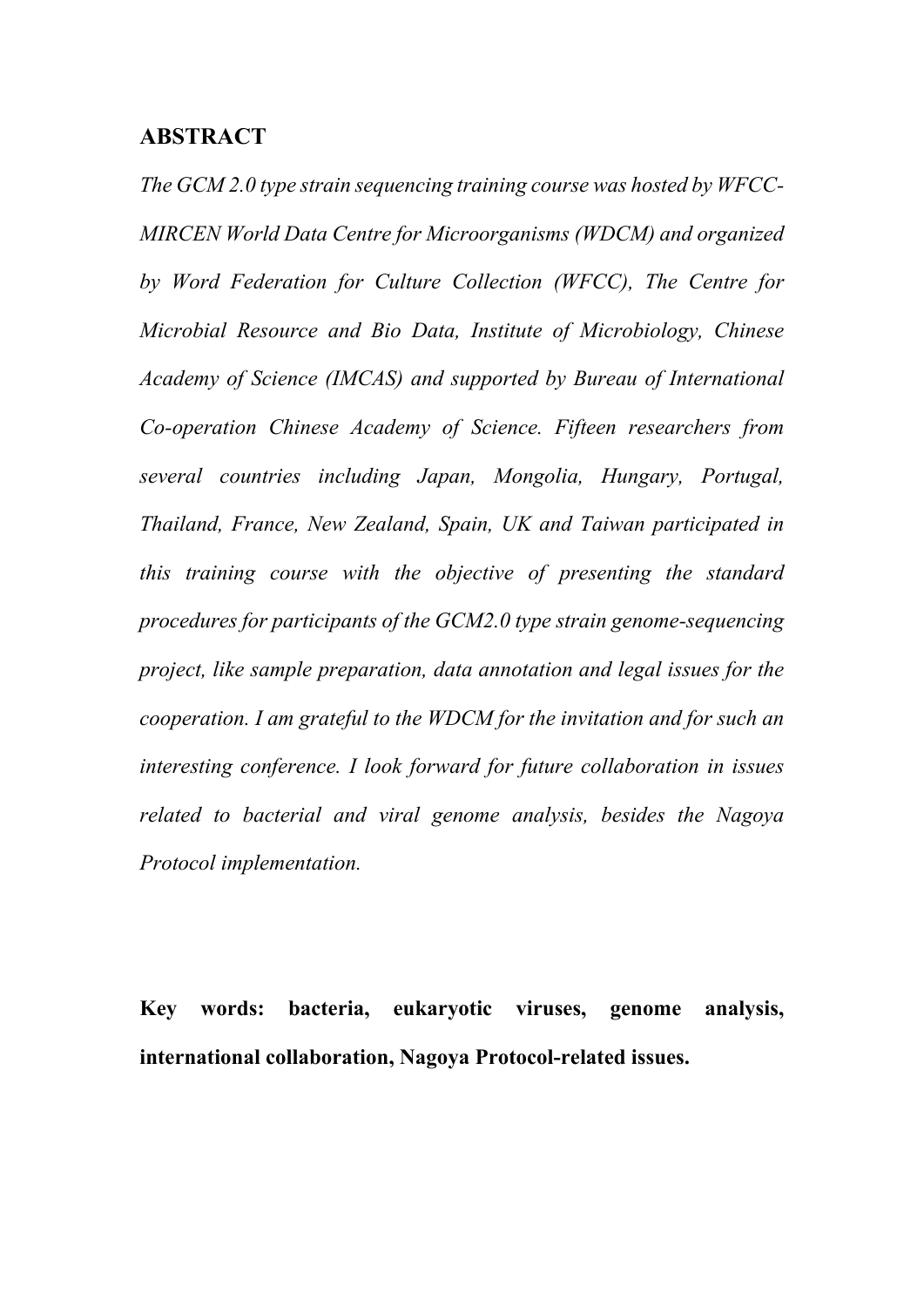# **Table of Contents**

| 5. Suggestion on further cooperation between WDCM and your collections10 |  |
|--------------------------------------------------------------------------|--|